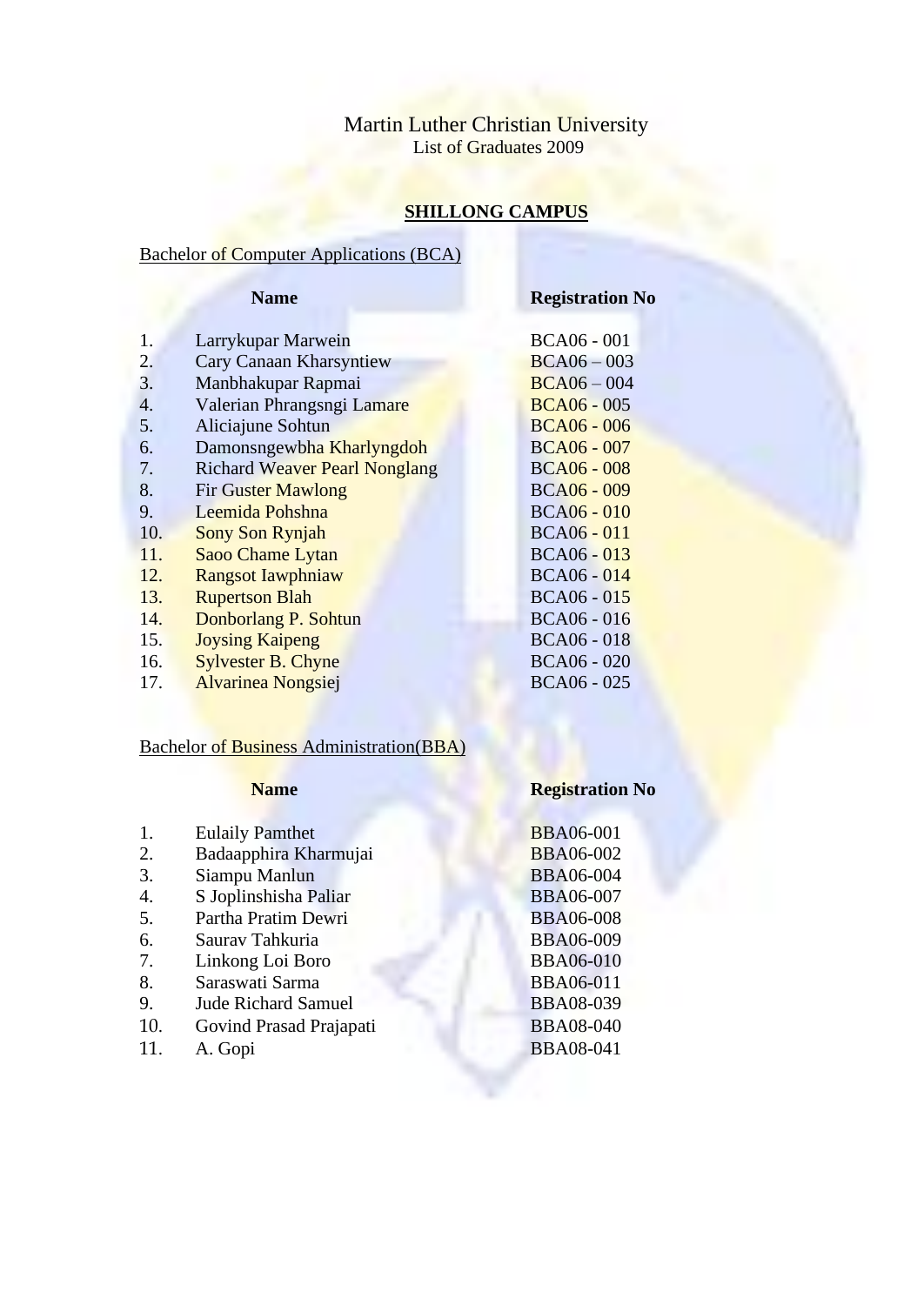# Bachelor of Science Medical Lab Technology (BSc MLT Lateral Entry)

| <b>BMLT08-019</b><br>Philarisha Riya Pyngrope<br>1. |  |
|-----------------------------------------------------|--|
| <b>BMLT08-025</b><br>Jeniba Lakashiang<br>2.        |  |
| <b>BMLT08-026</b><br>3.<br><b>Angeline Sun</b>      |  |
| <b>BMLT08-027</b><br><b>Barina Khyriem</b><br>4.    |  |
| 5.<br>Wanrishisha Rynjah<br><b>BMLT08-028</b>       |  |
| <b>BMLT08-029</b><br>Hmangte Chongpi Rebecca<br>6.  |  |
| Hunlang Mary Marbaniang<br><b>BMLT08-030</b><br>7.  |  |

Post Graduate Diploma in Tourism Management (PGDTM)

|    | <b>Name</b>                     | <b>Registration No</b> |
|----|---------------------------------|------------------------|
| 1. | Anamika R Sangma                | <b>PGDTM08-001</b>     |
| 2. | Amanda Dkhar                    | <b>PGDTM08-002</b>     |
| 3. | <b>Cuthberth Mehiwot Passah</b> | <b>PGDTM08-004</b>     |
| 4. | Georgenia Kharbudnah            | <b>PGDTM08-009</b>     |
| 5. | Iadariti Kurbah                 | <b>PGDTM08-010</b>     |
|    |                                 |                        |

Post Graduate Diploma in Computer Applications (PGDCA)

|    | <b>Name</b>                        | <b>Registration No</b> |
|----|------------------------------------|------------------------|
| 1. | Bitdorlang Siangshai               | <b>PGDCA08 - 001</b>   |
| 2. | Santina Pyrtuh                     | <b>PGDCA08 - 002</b>   |
| 3. | <b>Ibakyrsiew Lyngdoh Nongpiur</b> | <b>PGDCA08 - 003</b>   |
| 4. | Vivyana Mary Kurbah                | <b>PGDCA08 - 004</b>   |
| 5. | Banylla Dkhar                      | $PGDCA08 - 005$        |

# Post Graduate Diploma in Applied Microbiology (PGDAM)

| <b>Name</b> | <b>Registration No</b> |
|-------------|------------------------|
|             |                        |

1. Polygrene Khongjee PGDM08-001

# Master of Science in Counselling Psychology (MSc CP)

### **Name Registration No**

|    | Cheryl Susan Tada | MCP07-001 |
|----|-------------------|-----------|
| 2. | Nomitha K. Marak  | MCP07-002 |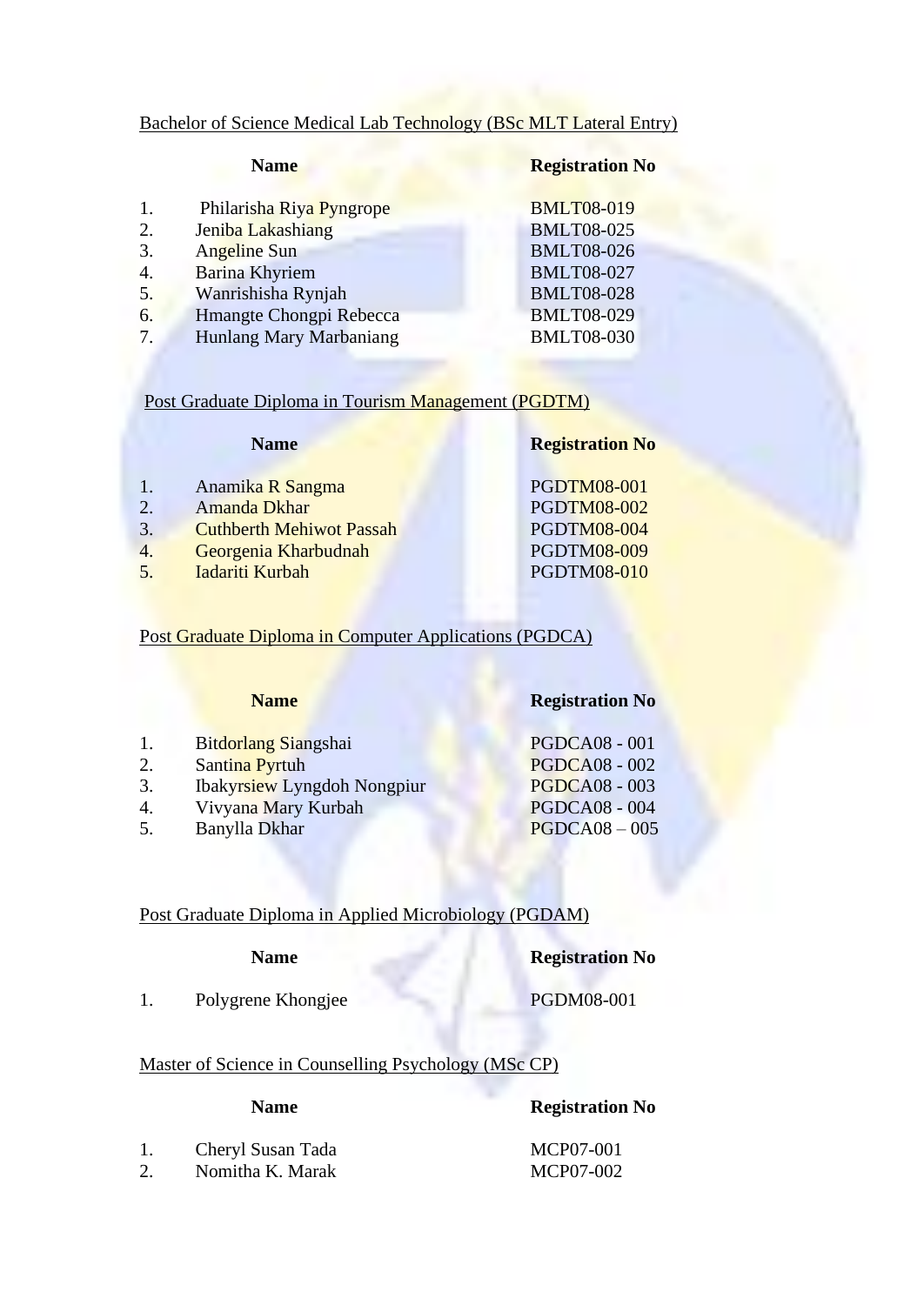- 3. Lakyntiew Paswet MCP07-003
- 4. Donborlang Marbaniang MCP07-004<br>5. Maribon V. Sangma MCP07-009
- 
- 6. Rosy Lalnunhlim
- 7. Preciousstone Lyngdoh MCP07-012

Maribon V. Sangma<br>
Rosy Lalnunhlim<br>
MCP07-011

# Master of Arts in Music (MA MUS)

# **Name Registration No**

- 
- 1. Priyo Laloo MAM07-004<br>2. Fedela Marva Tariang MAM07-012 2. Fedela Marva Tariang MAM07-012<br>
3. Arborlang Thangkhiew MAM07-014
- Arborlang Thangkhiew

# Master of Social Work (MSW)

# **Name Registration No**

| 1.  | Huai Sian Vung               | MSW07-001        |
|-----|------------------------------|------------------|
| 2.  | Huai Sian Mawi               | MSW07-002        |
| 3.  | <b>Haulunmang Z Raymond</b>  | MSW07-003        |
| 4.  | <b>Horeisung Khamrang</b>    | MSW07-004        |
| 5.  | Nancy Mary Shadap            | <b>MSW07-005</b> |
| 6.  | Christie Anna Wahlang        | MSW07-006        |
| 7.  | <b>Badashisha Marbaniang</b> | <b>MSW07-007</b> |
| 8.  | <b>Bashngainlang Chyne</b>   | MSW07-009        |
| 9.  | Sam S H Rumnong              | MSW07-010        |
| 10. | Larikynti Nongbri            | MSW07-011        |
| 11. | Vanlalruati                  | MSW07-012        |
| 12. | Malsawmthuangi Pachuau       | MSW07-013        |
| 13. | Baialinda Nongkynrih         | MSW07-016        |
| 14. | K Nianghoi Ching             | MSW07-017        |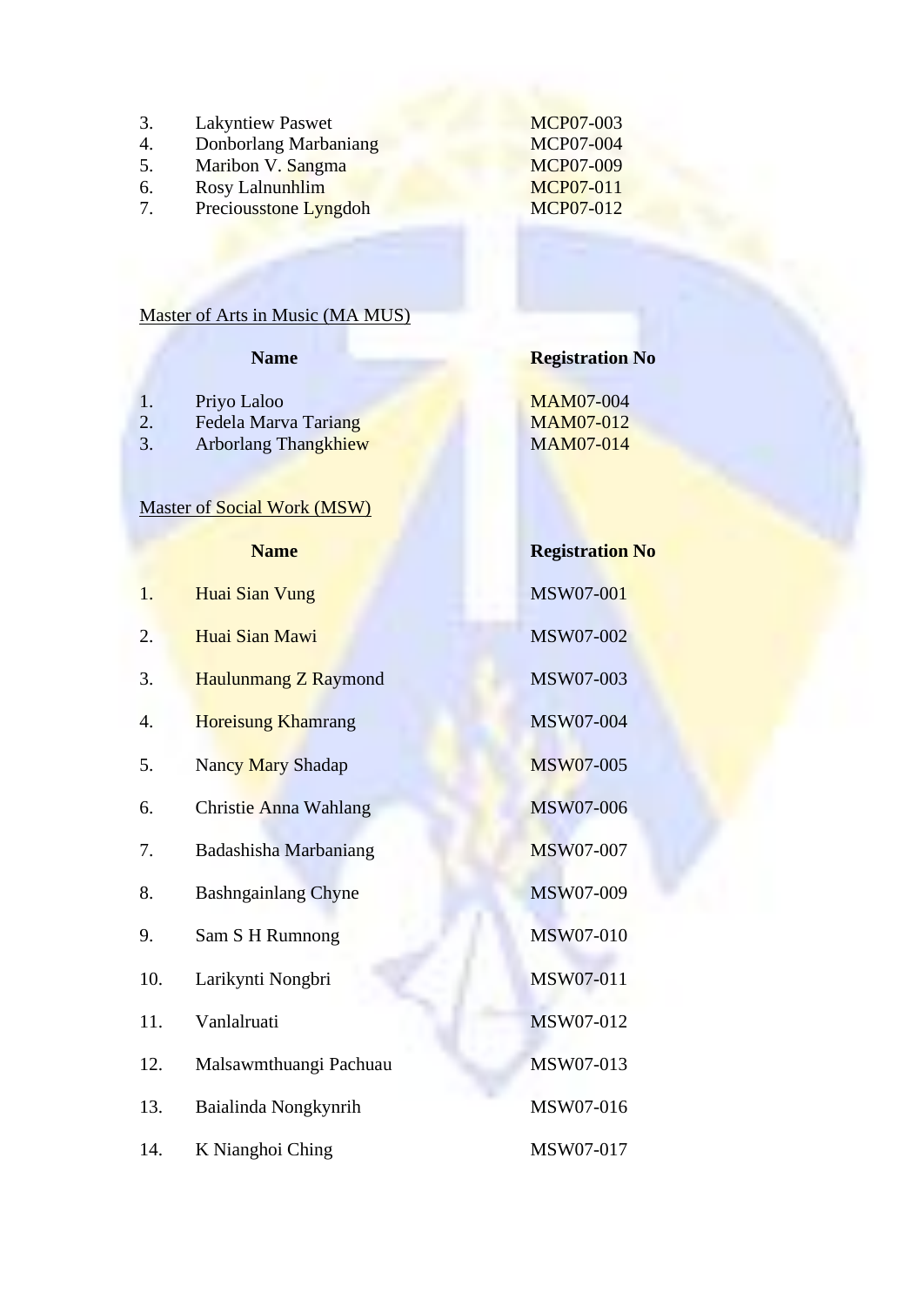| 15. | Joycy Joan Langstieh           | <b>MSW07-018</b> |
|-----|--------------------------------|------------------|
| 16. | Darihun War                    | <b>MSW07-019</b> |
| 17. | Kunal J Sangma                 | <b>MSW07-020</b> |
| 18. | Ksanrimai Syiemlieh            | MSW07-021        |
| 19. | <b>Elizabeth Naik</b>          | MSW07-022        |
| 20. | <b>Lavarene Tombing</b>        | MSW07-023        |
| 21. | Maggie Ruatkimi Sailo          | <b>MSW07-025</b> |
| 22. | Colney Lalthangliani           | <b>MSW07-028</b> |
| 23. | Roger Saljong Mejolgre Sangma  | MSW07-030        |
| 24. | Dienroimiar Mylliempdah        | MSW07-034        |
| 25. | Eriella F N Slong              | <b>MSW07-035</b> |
| 26. | <b>Christy Z P Najiar</b>      | MSW07-036        |
| 27. | <b>Chalcy Dony Ryntathiang</b> | MSW07-037        |
| 28. | Austina K Zothanmawii          | MSW07-039        |
| 29. | <b>Bitdhu S Sangma</b>         | MSW07-043        |
| 30. | Shuhunlang Nongrum             | <b>MSW07-044</b> |
| 31. | Lily Mary Dkhar                | <b>MSW07-045</b> |
| 32. | Arpilda K Marak                | MSW07-046        |
| 33. | <b>Muktinath Basumatary</b>    | MSW07-048        |
| 34. | Amal Baglari                   | MSW07-049        |
| 35. | Riphikadalin Dkhar             | MSW07-050        |
| 36. | Mimiolin Khonghat              | MSW07-051        |
| 37. | Pamela Elmer Pyngrope          | MSW07-052        |
| 38. | Samwanjang Ch. Marak           | MSW07-055        |
| 39. | Ibandarishisha Kharumnuid      | MSW07-056        |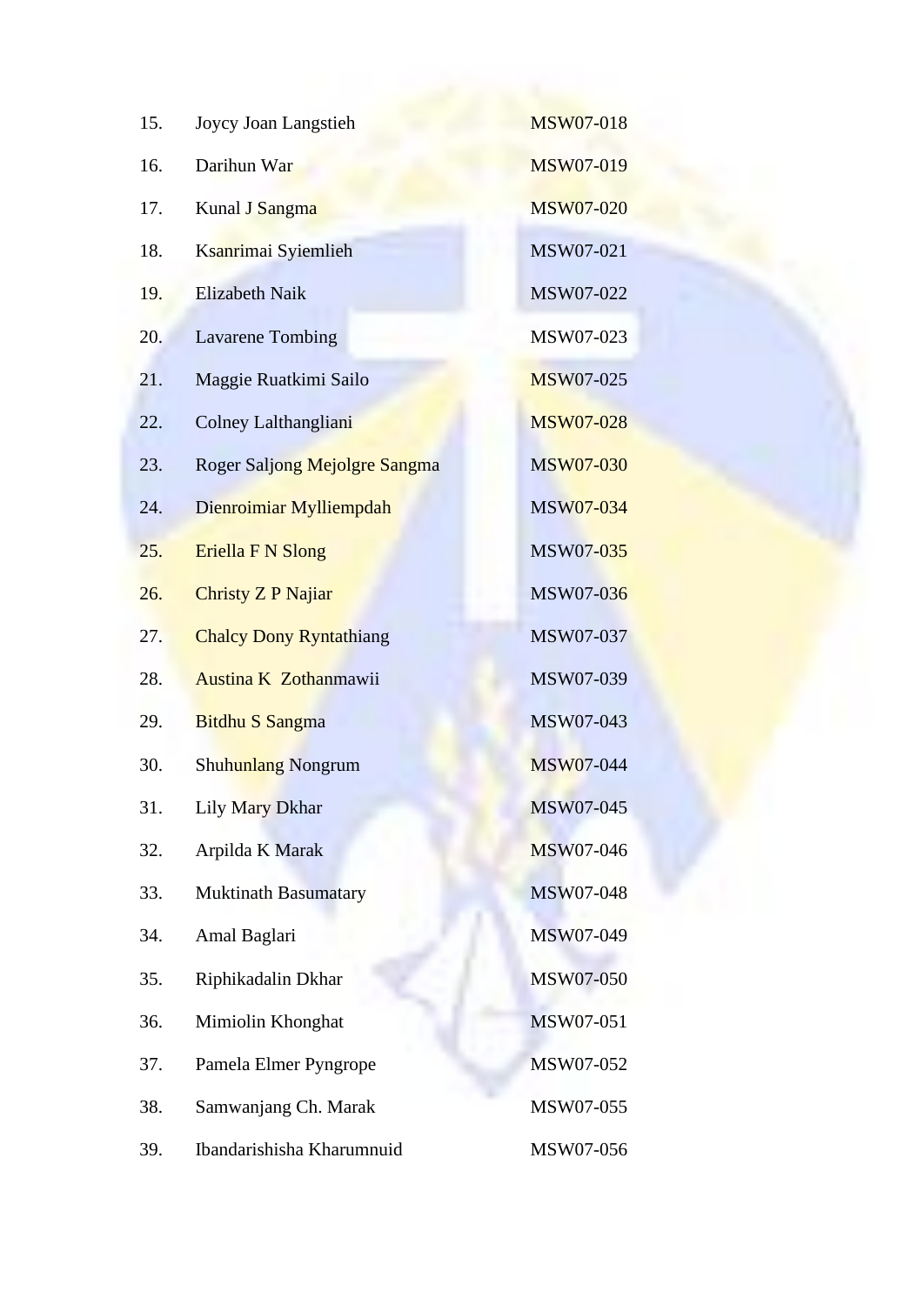| 40. | Mebaaishisha Nongrum     | MSW07-059        |
|-----|--------------------------|------------------|
| 41. | <b>Aromatic Suchiang</b> | <b>MSW07-060</b> |
| 42. | Florentina I Lyngdoh     | <b>MSW07-061</b> |
| 43. | Caralyne R Syiemlieh     | MSW07-062        |
| 44. | Aibakor Kharbuli         | MSW07-063        |
| 45. | Manbha Nongkhlaw         | MSW07-064        |
| 46. | Iadalin Warbah           | <b>MSW07-065</b> |
| 47. | Kyntiew Lyngdoh          | <b>MSW07-066</b> |
| 48. | David Lalthansang        | MSW07-067        |
| 49. | <b>Banrilang Thongni</b> | MSW07-069        |
| 50. | <b>David Traite</b>      | MSW07-072        |
| 51. | <b>Tiplang Hadem</b>     | MSW07-074        |
| 52. | Lahundashisha Nonsiej    | MSW07-075        |
| 53. | Yarlin Mary Khongsngi    | MSW07-042        |

# Mater of Philosophy (M.Phil) in Career Counselling and Livelihood Planning

| <b>Name</b> |                     | <b>Registration No</b> |
|-------------|---------------------|------------------------|
|             | 1. Vijo K Jose      | M.Phil 07-501          |
| 2.          | Jayshree Vyasarajan | M.Phil 07-503          |
| 3.          | Sachin Kumar        | M.Phil 07-505          |

# **TURA CAMPUS**

# Master of Social Work (MSW)

Gremixbirth R Marak

# **Name Registration No**

1. Junichi K Marak MSW07-001/TUA 2. Sylvania R Sangma MSW07-002/TUA 3. Torali K Marak MSW07-005/TUA 4. Sengseng M Miller M Marak MSW07-007/TUA<br>5. Gremixbirth R Marak MSW07-008/TUA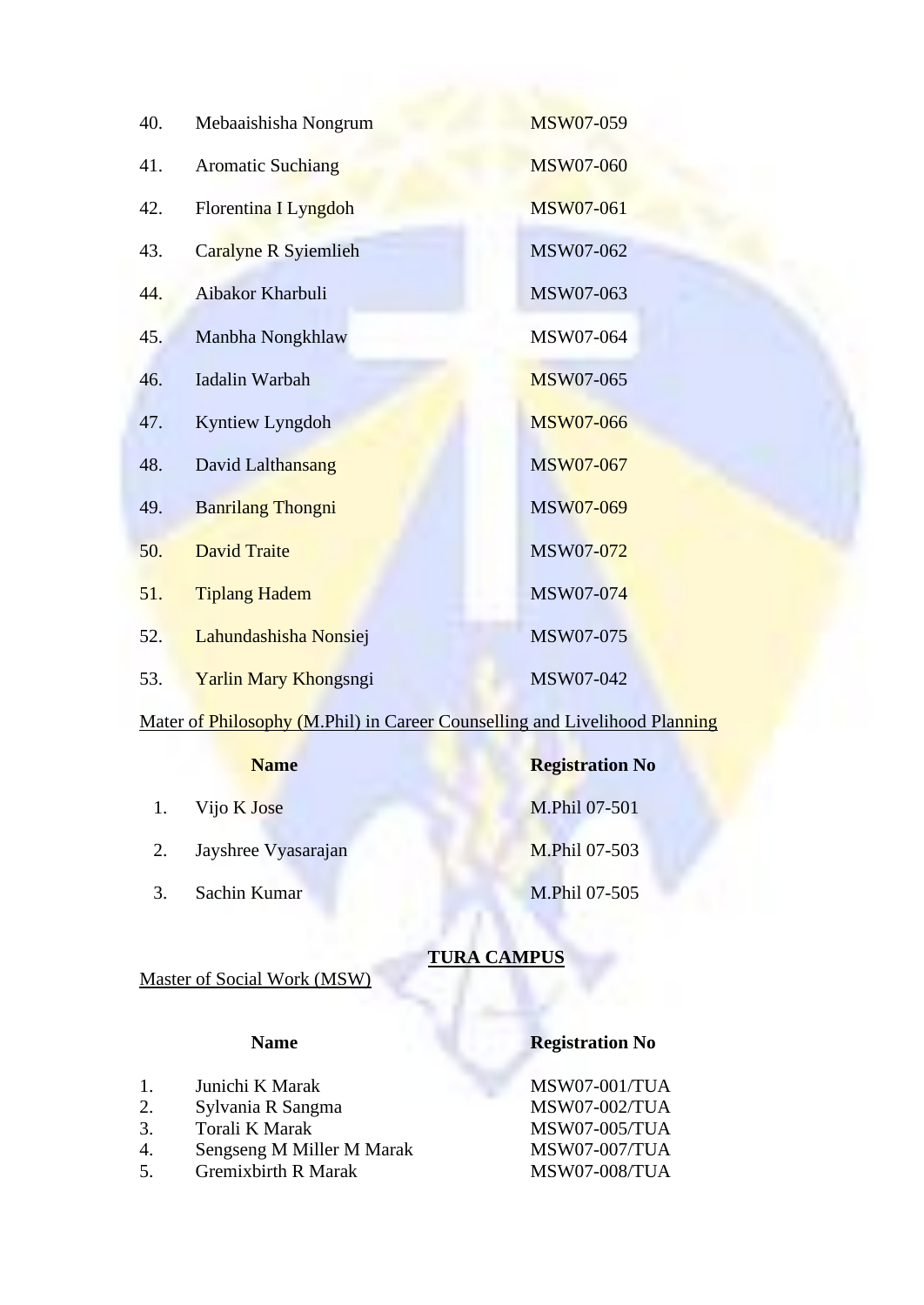- 6. Victoria D Sangma MSW07-009/TUA
- 7. Tinchi Salsera Ch. Marak MSW07-014/TUA
- 8. Leni Bethrine K Sangma MSW07-015/TUA
- 9. Theresa G Momin MSW07-016/TUA
- 10. Sengchrak Ch. Marak MSW07-018/TUA

### **RYMBAI CAMPUS**

Post Graduate Diploma in Computer Applications (PGDCA)

### **Name Registration No**

- 1. Marbiangki Lyngdoh PGDCA08 002/RYM
- 2. Prevalent Sutnga PGDCA08 001/RYM

### Diploma in Computer Applications (DCA)

- 1. Shaman Bareh DCA08-006/RYM
- 
- 3. Bikkaru Bareh DCA08-009/RYM
- 
- 5. Arkijooh Dkhar DCA08-011/RYM
- 6. Hapharihun Dkhar DCA08-013/RYM

# **Name Registration No**

2. Dayoo Bareh DCA08-007/RYM 4. Geniality Poit DCA08-010/RYM

# **NONGTALANG CAMPUS**

### Diploma in Computer Applications (DCA)

- 1. Warden Lamin DCA08-001/NTL
- 2. Theodore Saimon Tongper DCA08-002/NTL
- 3. Deibormi Nongpoh DCA08-005/NTL
- 4. Comfort Nongpoh DCA08-006/NTL
- 5. Pynshngain Rymbui DCA08-007/NTL
- 
- 7. Richard Padu DCA08-010/NTL

### **Name Registration No**

6. Wanda Kyrmen Rymbui DCA08-008/NTL<br>7. Richard Padu DCA08-010/NTL

### **NONGSTOIN CAMPUS**

# Diploma in Computer Application (DCA)

# **Name Registration No**

1. P.Pamela K.Bani DCA08-001/NGN

- 2. Graciously Snaitang DCA08-002/NGN
- 3. Aibankordor Khongmalai DCA08-003/NGN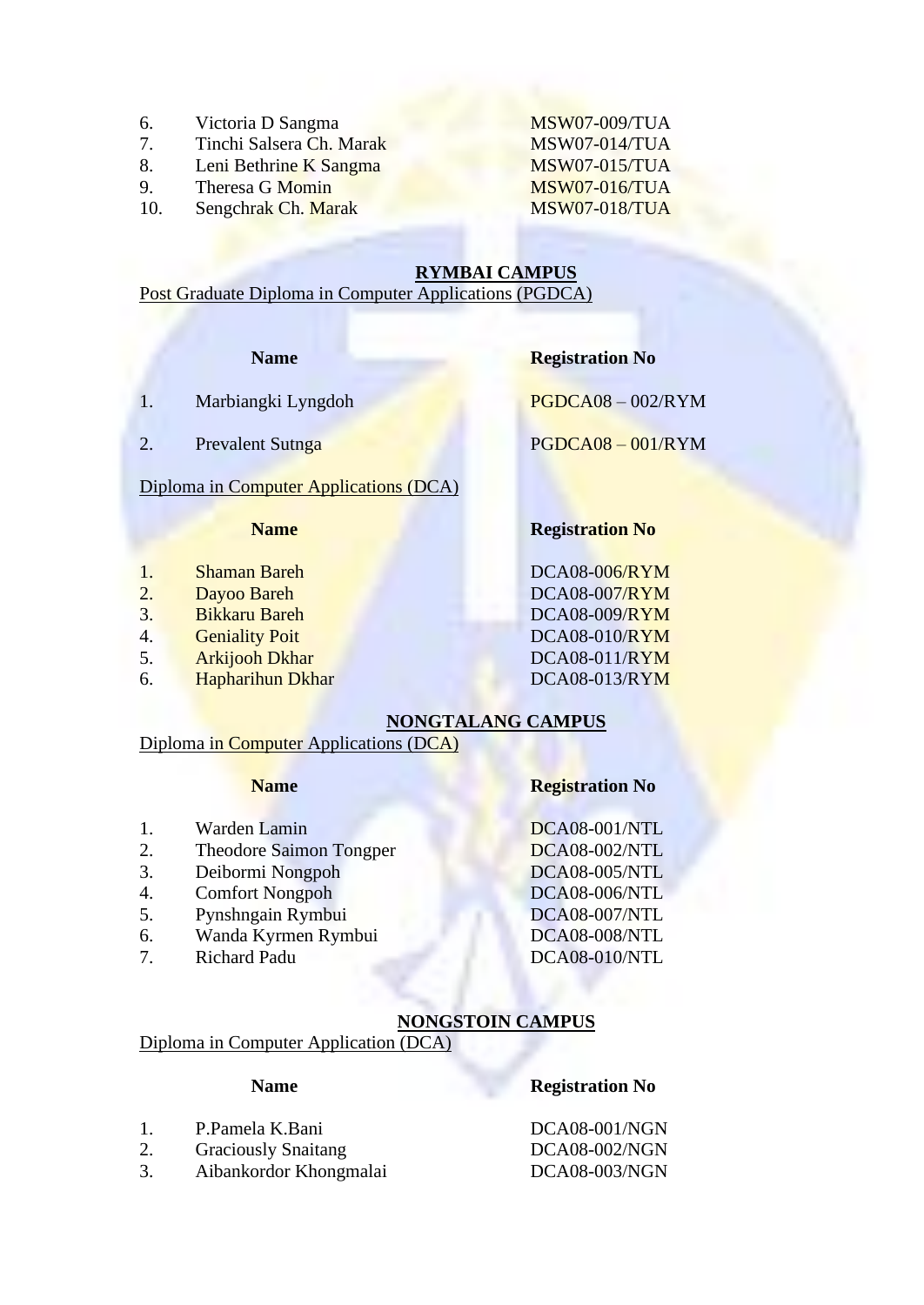| 4.  | Youverfil Lyngkhoi            | DCA08-004/NGN        |
|-----|-------------------------------|----------------------|
| 5.  | Balarikynti Byrsat            | <b>DCA08-006/NGN</b> |
| 6.  | <b>Charles Langrin</b>        | <b>DCA08-007/NGN</b> |
| 7.  | Kitboklang Lyngdoh            | <b>DCA08-008/NGN</b> |
| 8.  | Sakidonbok Marngar            | <b>DCA08-009/NGN</b> |
| 9.  | <b>Ready Marthong</b>         | DCA08-010/NGN        |
| 10. | <b>Wohdingbor Marthong</b>    | <b>DCA08-011/NGN</b> |
| 11. | Iarlinskeple Rongrin          | <b>DCA08-012/NGN</b> |
| 12. | Donbokphrangsngi Khardewsaw   | <b>DCA08-013/NGN</b> |
| 13. | Shallbemery Lyngkhoi          | DCA08-014/NGN        |
| 14. | Pynshaipher Shangoi           | <b>DCA08-015/NGN</b> |
| 15. | Johnlater L.Nonglait          | DCA08-016/NGN        |
| 16. | Andromeda Khardewsaw          | <b>DCA08-017/NGN</b> |
| 17. | Gadgill Khardewsaw            | <b>DCA08-018/NGN</b> |
| 18. | Bygracia Syiemlieh            | <b>DCA08-019/NGN</b> |
| 19. | Balamonshisha Kharkongor      | <b>DCA08-020/NGN</b> |
| 20. | Khrawbor Lyngkhoi             | <b>DCA08-021/NGN</b> |
| 21. | <b>Kiewsyndorsing Lyngdoh</b> | <b>DCA08-022/NGN</b> |
| 22. | <b>Manmondor Khardewsaw</b>   | <b>DCA08-023/NGN</b> |
| 23. | <b>Pynshailang Lyngdoh</b>    | <b>DCA08-024/NGN</b> |
| 24. | <b>Albeststone Thongni</b>    | <b>DCA08-025/NGN</b> |
| 25. | <b>Elfordstone Myrthong</b>   | <b>DCA08-026/NGN</b> |
| 26. | <b>Charlie More Lyngdoh</b>   | <b>DCA08-028/NGN</b> |
| 27. | <b>Fineless Myrthong</b>      | DCA08-029/NGN        |
| 28. | Timing K.Lyngdoh              | <b>DCA08-030/NGN</b> |
| 29. | <b>Arnest Wahlang</b>         | <b>DCA08-031/NGN</b> |
| 30. | <b>Mawshan Nonglang</b>       | <b>DCA08-033/NGN</b> |

# Post Graduate Diploma in Computer Applications (PGDCA)

- 2. Laltimoncy Rynshiang<br>3. Baslan Roy Marngar
- 

# **Name Registration No**

1. Fides Wahlang PGDCA08-001/NGN<br>
2. Laltimoncy Rynshiang PGDCA08-002/NGN PGDCA08-003/NGN

**TOTAL GRADUATES OF 2009 = 170**